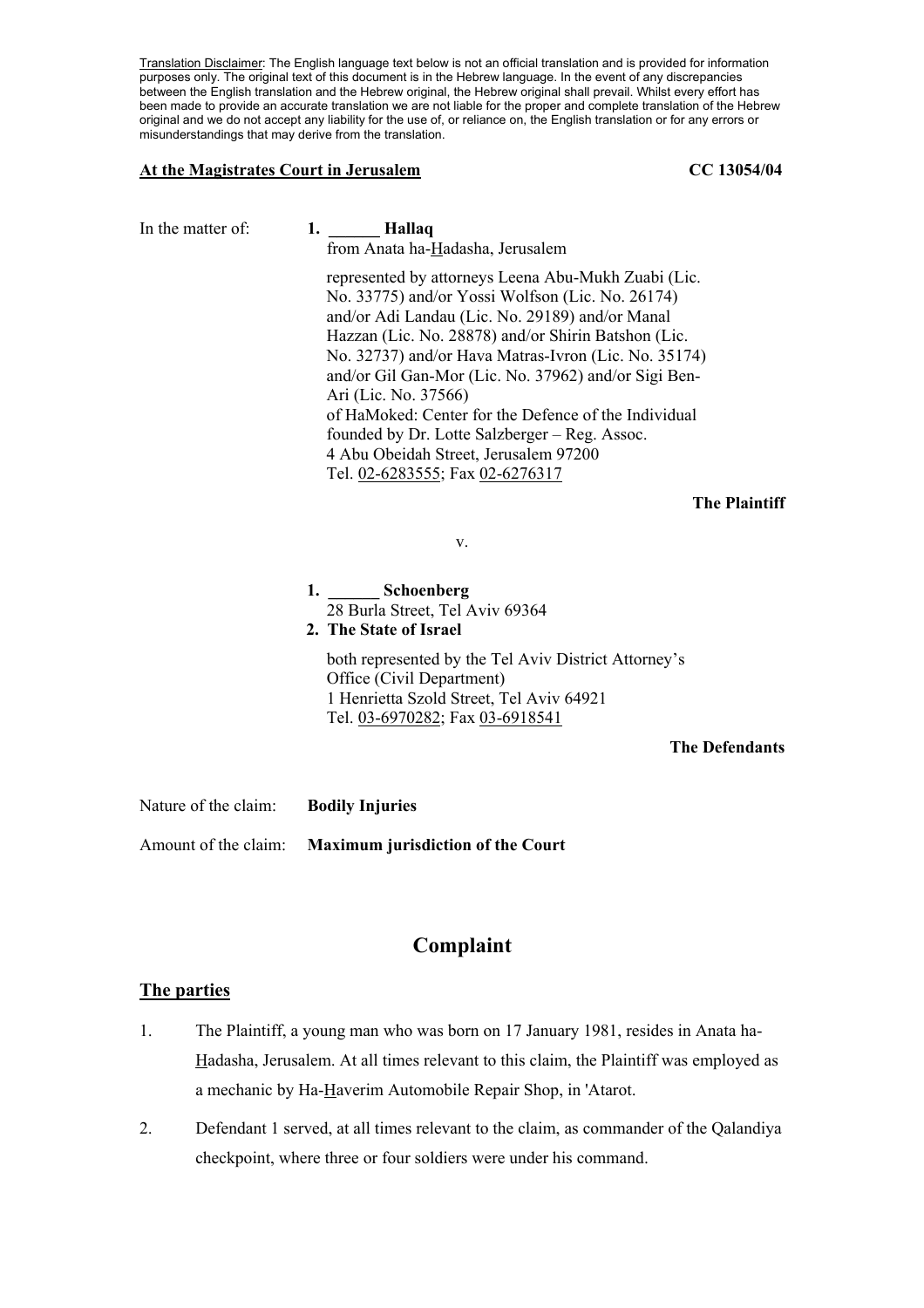3. Defendant 2, the State of Israel, is and was at all times relevant to the claim, the responsible body and/or operator and/or long arm and/or employer and/or entity in charge of the acts of IDF soldiers in the Occupied Territories, in general, and at the Qalandiya checkpoint and its surrounding areas, the place at which the incident that is the subject of this complaint occurred, in particular.

# **The incident**

- 4. On 23 July 2002, at about 14:00, the Plaintiff arrived at the Qalandiya checkpoint, heading in the direction of Ramallah. He was on his way to Kafr 'Aqab to sleep at his cousin's house. He had undergone surgery on his left hand at Hadassah Hospital, Mt. Scopus, on 21 July 2002. His left hand was in a cast as a result of the surgery.
- 5. There was a long line of people ahead of the Plaintiff waiting to cross the checkpoint. Primarily because of the surgery, the Plaintiff did not feel well, and he bypassed the line and walked toward the checkpoint.
- 6. A soldier at the checkpoint went over to the Plaintiff and ordered him to return to his place and wait in line (hereinafter: the soldier). The Plaintiff, who had not long before been discharged from the hospital, handed the soldier the letter of discharge from the hospital.
- 7. The soldier assaulted the Plaintiff, beating him with his hands, legs, and weapon. The blows struck every part of the Plaintiff's body, in particular his legs, hands, and chest. The soldier was not satisfied with what he had done, and threatened to cause the Plaintiff further injury. "I'll break your other hand," he said.
- 8. Persons who were waiting in line went over and rescued the Plaintiff from the hands of the soldier. The other soldiers at the checkpoint fired into the air.
- 9. Defendant 1, the commander of the checkpoint, who was called "Moshiko" by the soldiers, appeared. The soldier who assaulted the Plaintiff told Defendant 1 that the Plaintiff had struck him.
- 10. The Plaintiff showed Defendant 1 the letter of discharge and the latter read it. Defendant 1 asked the Plaintiff why he was causing problems. The Plaintiff replied that he was unable to stand in the sun because of his condition.
- 11. Defendant 1 told the Plaintiff that the letter of discharge did not say it was forbidden for him to stand in the sun, and that he intended to keep the Plaintiff at the checkpoint until 19:00.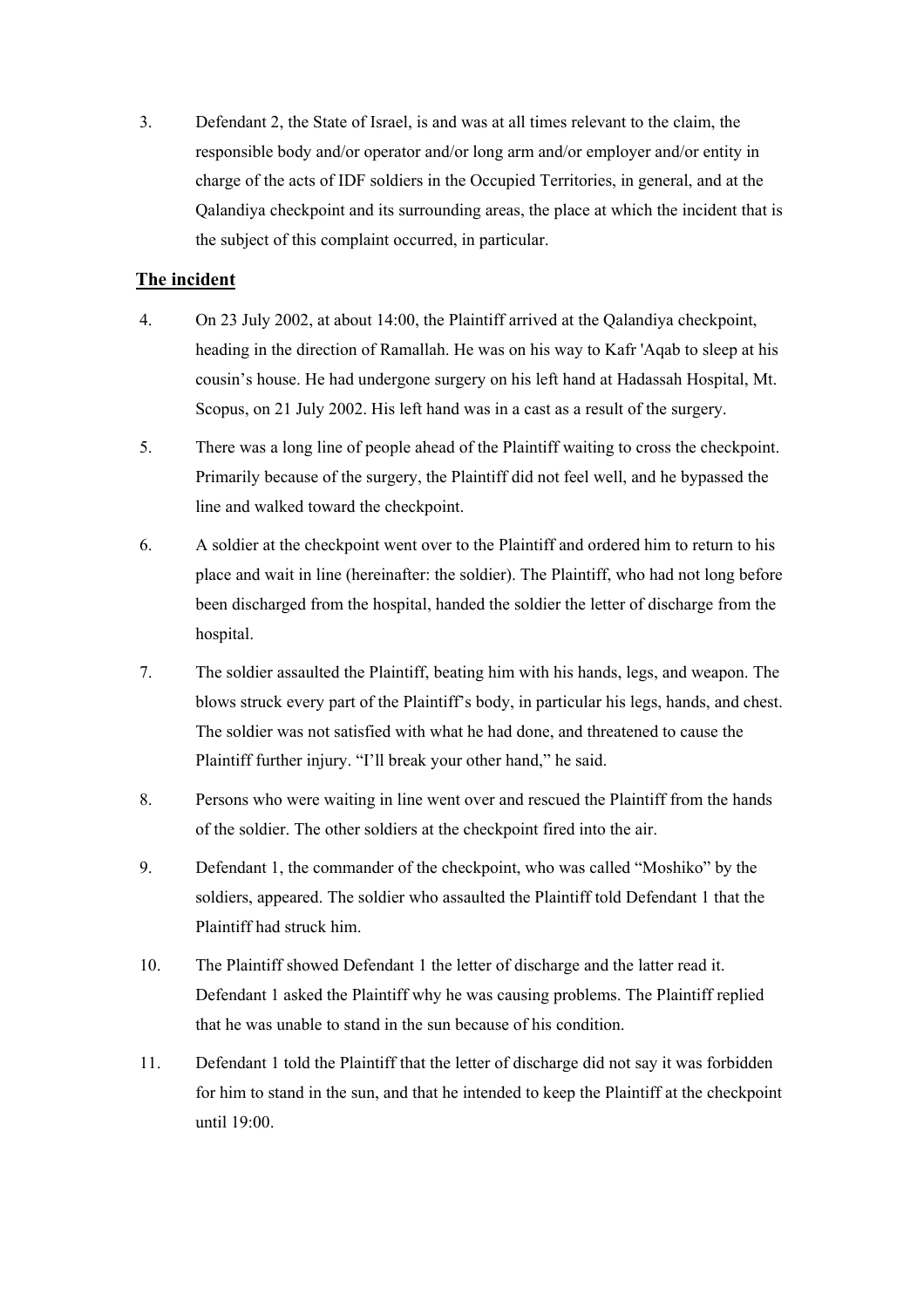- 12. Defendant 1 took the Plaintiff's identity card. The Plaintiff asked for it back, but Defendant 1 refused. The Plaintiff, realizing that his request had been denied, decided to cross the checkpoint without his identity card.
- 13. The Plaintiff met his father on the other side of the checkpoint and told him what happened. The Plaintiff and his father went to the checkpoint. The father asked a soldier at the checkpoint to return the identity card to his son, but the soldier refused and pushed the Plaintiff's father.
- 14. When he saw his father being pushed, the Plaintiff told the soldier who had pushed his father, "You should be ashamed, [shoving an older] he is an elderly man." Another soldier at the checkpoint went over to the Plaintiff and hit him on the right side of his chest with the butt of his weapon.
- 15. The Plaintiff and his father left the Qalandiya checkpoint in the direction of the Ar Ram checkpoint .On their way, they called to the police in Newe Ya'aqov to complain and request help. The official who answered the phone said that the Police were not in contact with the army, and that they could not assist.
- 16. At the Ar Ram checkpoint, the Plaintiff met with an activist from the organization Machsom Watch, a woman named Dina. The Plaintiff told her what happened, and she went to the Qalandiya checkpoint and attempted to get the Plaintiff's identity card, but to no avail.
- 17. Dina told the Plaintiff that an officer at the checkpoint, whose name was Ofer, told her that the Plaintiff hit soldiers and that the soldiers did not retaliate.
- 18. The incident described above will be referred to below as the Incident.

# **Seeking relief from the authorities**

19. On 24 July 2004, the Plaintiff went to the Zion Police Station, in the Russian Compound [in Jerusalem], and filed a complaint about the Incident.

A copy of the confirmation of the filing of the complaint is attached hereto as Appendix A.

20. The Plaintiff sought the assistance of HaMoked: Center for the Defence of the Individual, and, on 28 July 2003, the Plaintiff's counsel sent a letter of complaint to the Central Command's judge advocate and to the legal advisor for the West Bank, in which he requested the return of the Plaintiff's identity card. He also requested that the assault of the Plaintiff be investigated and the persons responsible be found.

A copy of the letter of complaint is attached hereto as Appendix B.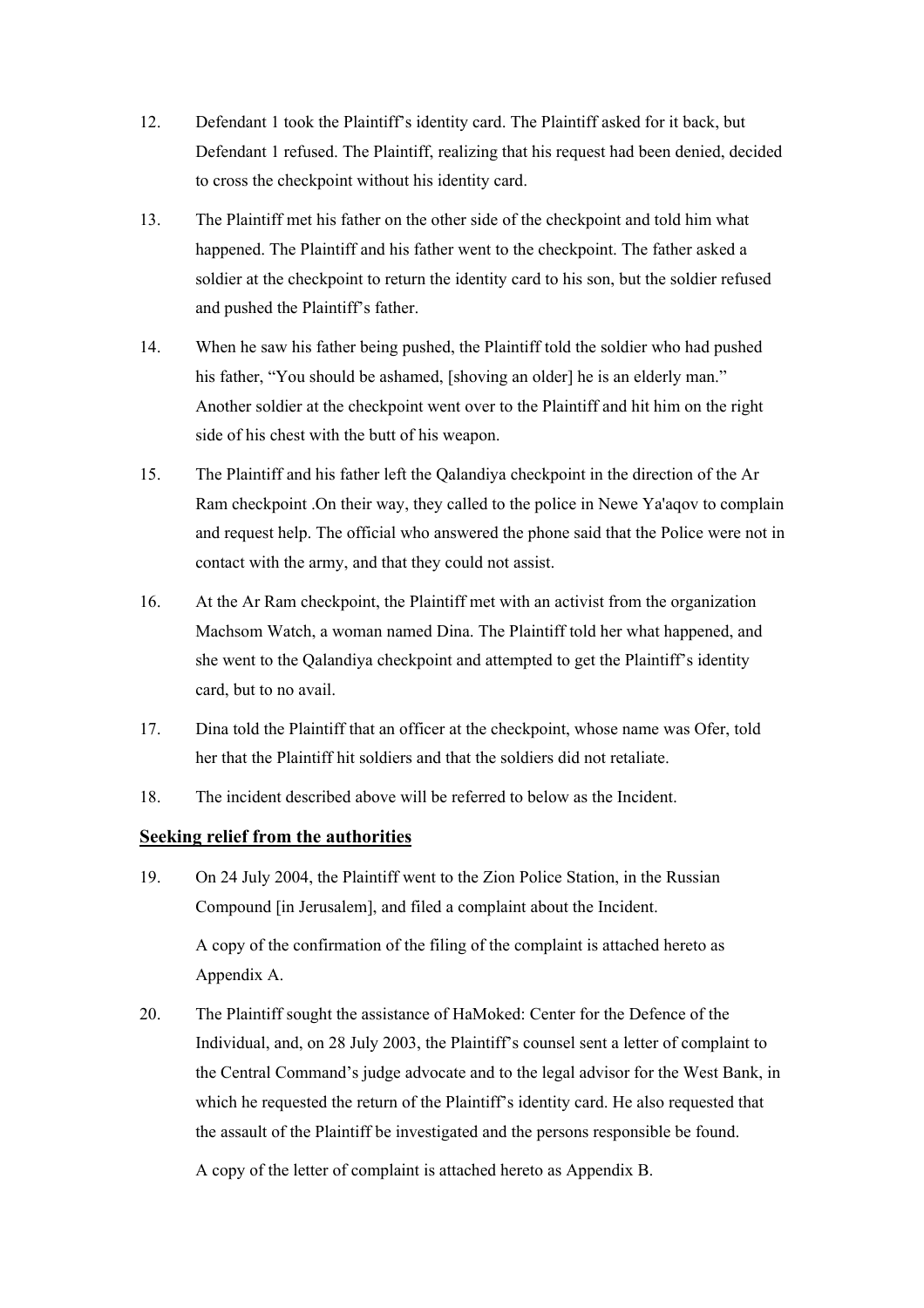- 21. On 30 July 2002, the Plaintiff's counsel sent a letter to the Central Command's judge advocate and to the legal advisor for the West Bank, in which he stated that, on 27 July 2002, an officer at the Qalandiya checkpoint, Ofer, had returned the identity card to the Plaintiff following coordination with the Emergency Hotline of HaMoked: Center for the Defence of the Individual.
- 22. On 22 December 2002, the Plaintiff's counsel sent a reminder regarding his letter of 28 July.

A copy of the said letter is attached hereto as Appendix C.

- 23. On 2 January 2003, the legal advisor for the West Bank sent a letter to HaMoked indicating that the subject of the correspondence was not within his area of authority, but within the authority of the Central Command's judge advocate.
- 24. On 9 January 2003 a letter was received from the Central Command's judge advocate, indicating that following receipt of the letter, an order had been given to open a Military Police investigation of the allegations.

A copy of the said letter is attached hereto as Appendix D.

25. On 3 April 2003, a letter dated 30 March 2003 was received from the Central Command's judge advocate, indicting that a decision had been made to close the investigation file. The grounds for the decision were that no evidence had been found to support the Plaintiff's claim that he had been beaten, and, as regards the Plaintiff's identity card, it was taken from him to check it, and he left the area without waiting to have his identity card returned to him.

A copy of the said response is attached hereto as Appendix E.

- 26. On 6 April 2003, the Plaintiff's counsel contacted the Central Command's judge advocate and requested to photocopy the investigation file regarding the Plaintiff.
- 27. It was not until 29 February 2004, in a telephone conversation between a staff member of HaMoked, Ms. Alva Kolan, and Ms. Sal'it, of the Public Complaints Division in the IDF Spokesperson's Office, that permission had been granted to photocopy the file. On 17 March 2004, the censored investigation material was received from the head of the Public Complaints Division of the IDF Spokesperson's Office.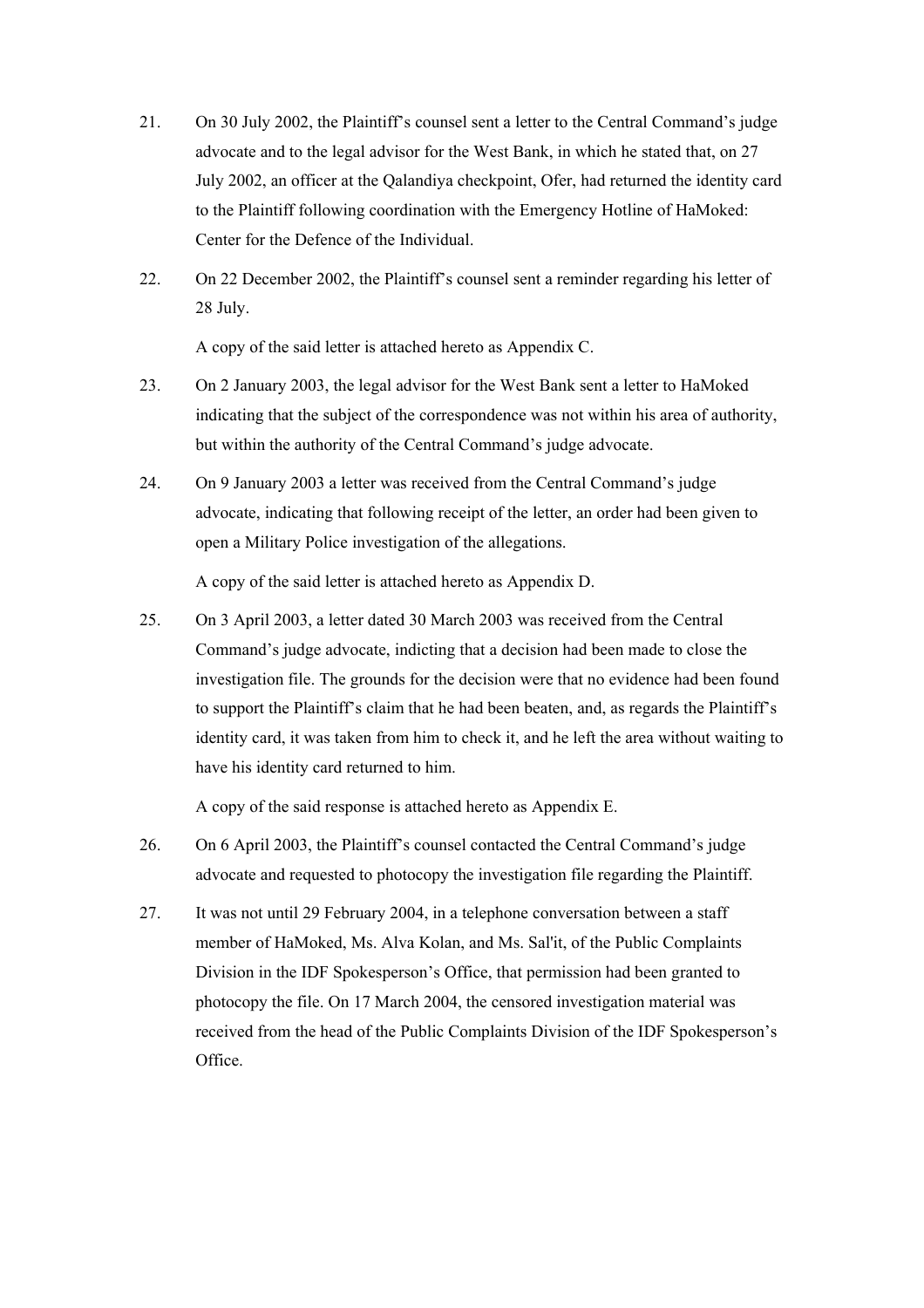# **The Defendants' liability**

# **Assault**

- 28. The Plaintiff shall claim that Defendant 1 and other soldiers, agents of Defendant 2, committed an assault within the meaning of this term in Pequddat ha-Neziqin (Nosah Hadash) [the Torts Ordinance (New Version)], 5728 – 1968.
- 29. The Plaintiff shall claim that Defendant 2 is responsible, pursuant to the laws of vicarious liability, for this wrongdoing committed by its agents.
- 30. The Plaintiff shall claim that Defendant 2 ratified the acts of the soldiers who took part in the assault and violence against the Plaintiff, by closing the investigation file without prosecuting those involved, a decision that conveyed a message to other soldiers that assaulting Palestinians is permissible.

# **Breach of statutory duty**

- 31. The Plaintiff shall further claim that Defendant 2 breached, either directly or indirectly, through Defendant 1 and/or other soldiers who are its agents, statutory duties that are intended, based on their proper reading, to protect the type of people to which the Plaintiff belongs, and caused the injury that the Plaintiff claims.
- 32. The Plaintiff shall claim in particular that Defendant 1 and/or other soldiers breached obligations set forth in Hoq ha-Oneshin [the Penal Law], 5737–1977 (hereinafter: the Law), Hoq ha-Shipput ha-Zeva'i [Military Justice Law], 5715–1955, and Hoq Yesod: Kevod ha-Adam we-Heruto [Basic Law: Human Dignity and Liberty] (hereinafter: the Basic Law).
- 33. In particular, and without derogating from the generality contended above, the Plaintiff shall claim that the soldiers breached the following duties and provisions of law:
	- a. Article 280(1) of the Law, which prohibits a public official from abusing his authority to do an arbitrary act that is prejudicial to the rights of another.
	- b. Articles 333, 334, and 335 of the Law, which prohibit the causing of grievous injury.
	- c. Articles 378, 379, and 382 or the Law, which deal with assault and aggravated assault.
	- d. Article 68 of the Military Justice Law, relating to exceeding authority.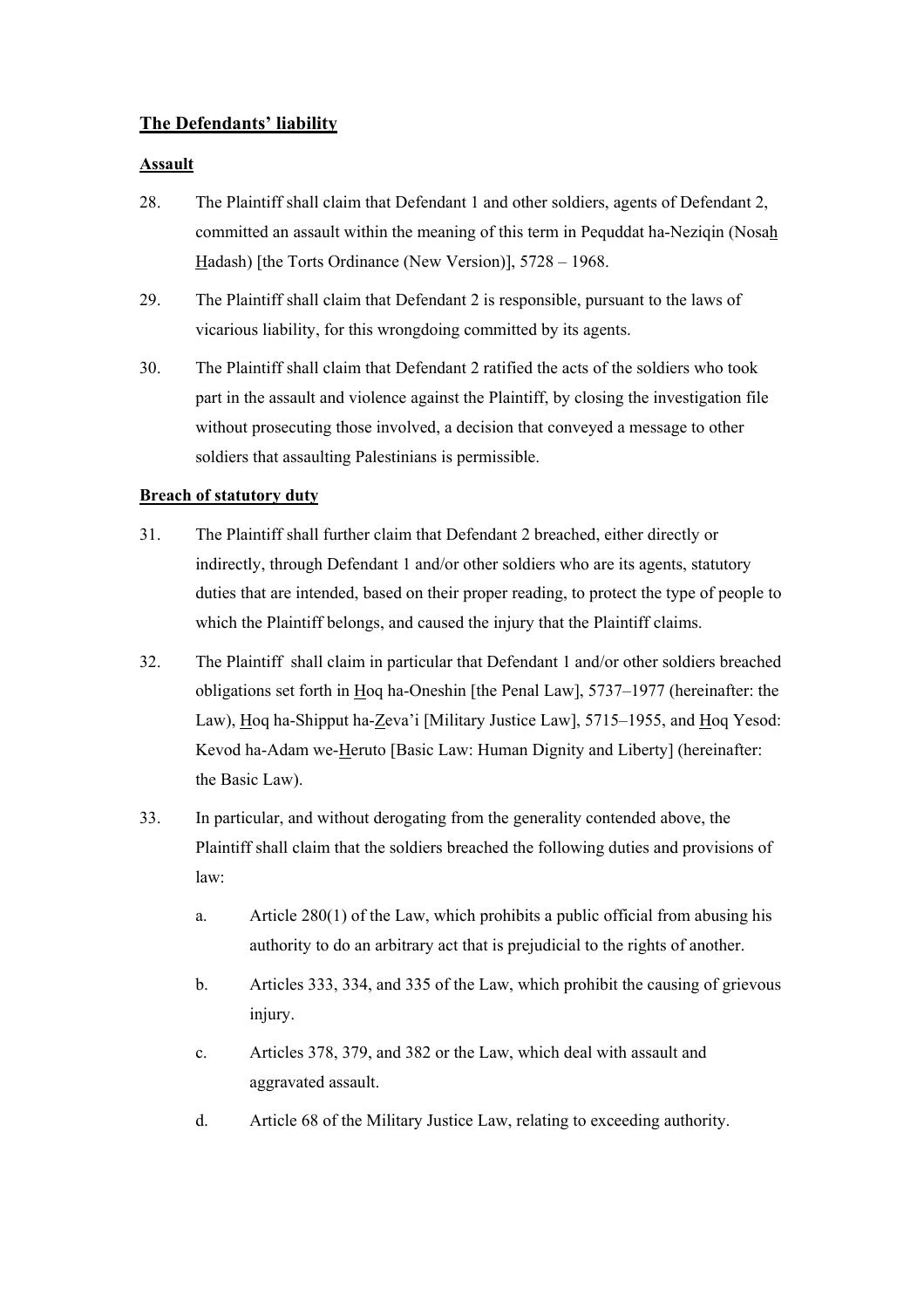- e. Article 72 of the Military Justice Law, regarding exceeding authority to the extent that endangers life or health.
- f. Article 79 [of the Military Justice Law], relating to the use of army property otherwise than for army purposes, and Article 85 of the same law, regarding the illegal use of arms.
- g. Article 124 [of the Military Justice Law], which deals with negligence in the discharge of duty.
- h. Article 128 and 129 [of the Military Justice Law], which relate to disorderly or disgraceful behaviour.
- i. Article 2 of the Basic Law, which prohibits violation of the body or dignity of any person as such, and Article 11, which requires governmental authorities, which includes the military, to respect these rights.

# **Negligence**

- 34. The Plaintiff shall claim that the assault and/or violation of statutory duties by Defendant 1 and other soldiers constitute negligence.
- 35. The Plaintiff shall claim that the Incident occurred as a result of the negligence of Defendant 2 and/or its neglect and/or lack of caution and/or impulsiveness, either by itself directly or through its agents and/or persons carrying out its activity and/or its soldiers and/or its commanders and/or any other person on its behalf, that resulted, *inter alia*, in acts and/or omissions, as follows:
	- a. Failing to supervise and/or to supervise properly the acts and/or omissions of the soldiers, its agents, and/or failing to exercise caution and pay attention and/or failing to instruct the persons under its responsibility.
	- b. Failing to instruct and/or order the soldiers not to abuse their authority or act arbitrarily in a manner that infringes the rights of others, among them the Plaintiff.
	- c. Failing to instruct and/or define for its agents their duty in maintaining public order, public peace, and safety.
	- d. Failing to explain to the soldiers the orders of the high command and/or of the General Staff and/or General Staff commands and/or Command and/or regional orders of the IDF, and/or providing improper supervision and instruction regarding the existence of the said orders and/or failing to issue any orders regarding safety at all and/or failing to do so sufficiently and/or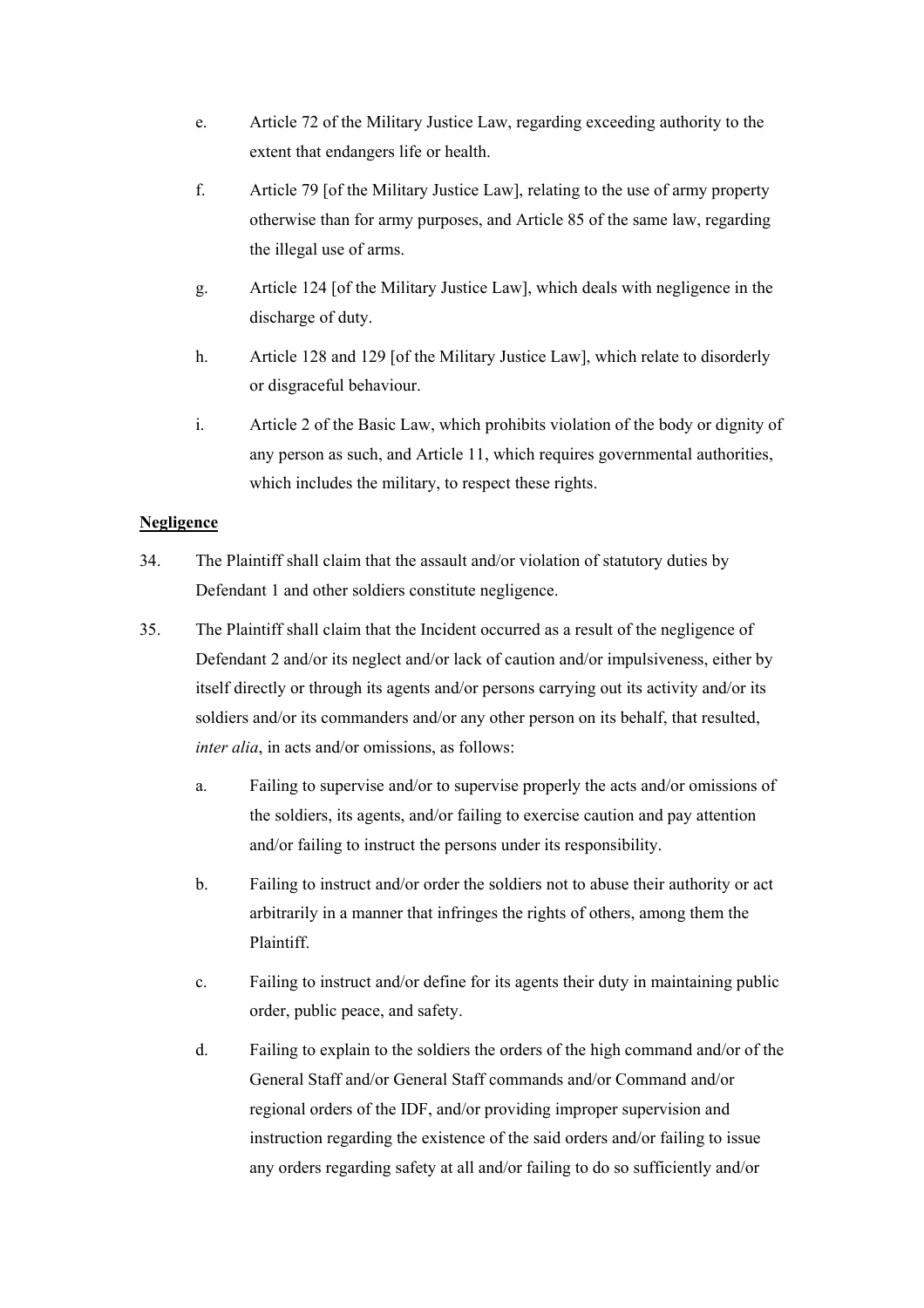failing to verify that the persons receiving the instruction knew or acted in accordance therewith.

- e. Failing to do everything within its capability and/or everything that it should have done and/or everything that was proper and/or required for it to do to prevent the assault and the resulting damages, and/or acting recklessly and carelessly and without paying due attention and/or failing to supervise the persons for who it was responsible.
- f. Stationing soldiers and commanders at IDF checkpoints although they were unskilled and/or careless and/or unsuited for the sensitive role entailed in contact with the local population.
- g. Refraining from ordering the commanders and/or soldiers at the checkpoint to record the soldiers serving at the checkpoints and/or the acts that are done at the checkpoints.
- h. Refraining from taking due caution that would prevent repetition of assaults against Palestinians at the checkpoints, in general, and Qalandiya checkpoint, in particular.
- i. The soldiers exceeded their authority and violated the orders of the high command and/or the orders of the General Staff and/or the commands of the General Staff and/or IDF orders at the Command and or regional level and/or the instructions given them by law and/or the statutory duties intended to protect the body, health, and liberty of persons such as the Plaintiff.
- j. The soldiers acted carelessly and/or recklessly and/or contemptuously and/or with no concern for the bodily integrity and health of the Plaintiff and/or his liberty, and acted contrary to the conduct of reasonable, skilled soldiers in a similar situation.
- k. The soldiers failed to do everything within the capability of reasonable security forces in acting to prevent the harm to the Plaintiff, or to reduce such harm.
- l. The soldiers abused their authority by taking the law into their hands and using force against the Plaintiff without legal justification and/or unreasonably and/or by means of excessive force.
- m. The soldiers abused their authority and/or were negligent in carrying out their duties by delaying the Plaintiff and/or detaining him, and unjustifiably denied the Plaintiff his liberty.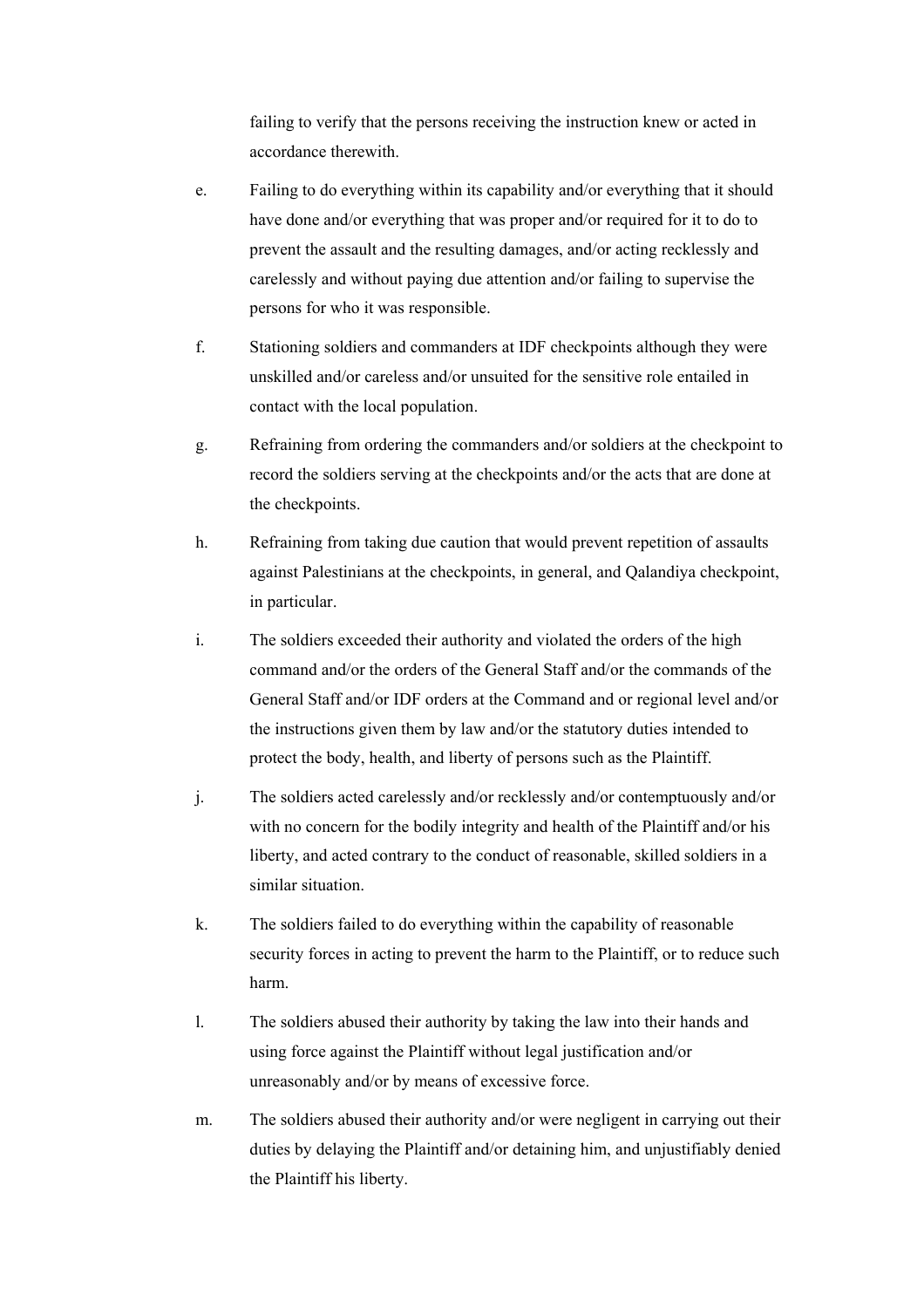n. The soldiers failed to keep an orderly list of the soldiers serving at the checkpoints and/or keep an operations journal regarding the events that take place at the checkpoints, a failure that harms the local population and is liable to violate their rights when they file complaints against dangerous soldiers serving at checkpoints.

#### **The Plaintiff's damages**

- 36. Following the soldiers' assault of the Plaintiff, as described above, he went, on 24 July 2002, to Hadassah Hospital, Mount Scopus, Jerusalem.
- 37. At the hospital, he underwent the necessary tests. The examination revealed that the Plaintiff was suffering from sensitivity to most parts of his body, particularly the right side of his chest, and to his left hand, especially above the area of the old surgery. A haematoma remains on the right side of his chest.
- 38. The Plaintiff was hospitalized and discharged the same day, with a recommendation to rest and take pain killers.

A copy of all the medical documents in Plaintiff's possession is attached hereto as Appendix F.

- 39. As a result of the Incident, the Plaintiff was unable to work for two weeks. The Plaintiff shall claim that he is entitled to compensation for loss of earnings for that period.
- 40. During and following the Incident, the Plaintiff felt extremely insulted, despised, humiliated and dejected – not to mention the physical pain he suffered, shouting out while the soldiers were beating him. The Plaintiff was helpless in the face of the soldiers, agents of Defendant 2, completely unable to defend himself against their arbitrariness and fierce violence. The conduct of the soldiers at the checkpoint humiliated the Plaintiff and caused him great distress.
- 41. The feeling of degradation, dejection, and derision grew when he received the results of the investigation, whereby the authorities found nothing to support his contention that he was beaten, and determined that he left the site without waiting for his card to be returned to him.
- 42. In light of the severity of the Incident, as described above, and the derisive and negligent attitude of Defendant 2 and its agents toward the rule of law and its provisions, the Honorable Court is requested to give a judgment against Defendant 2 for punitive and/or increased damages, in excess of the damages suffered by the Plaintiff, in an amount determined by the Honorable Court, that will express the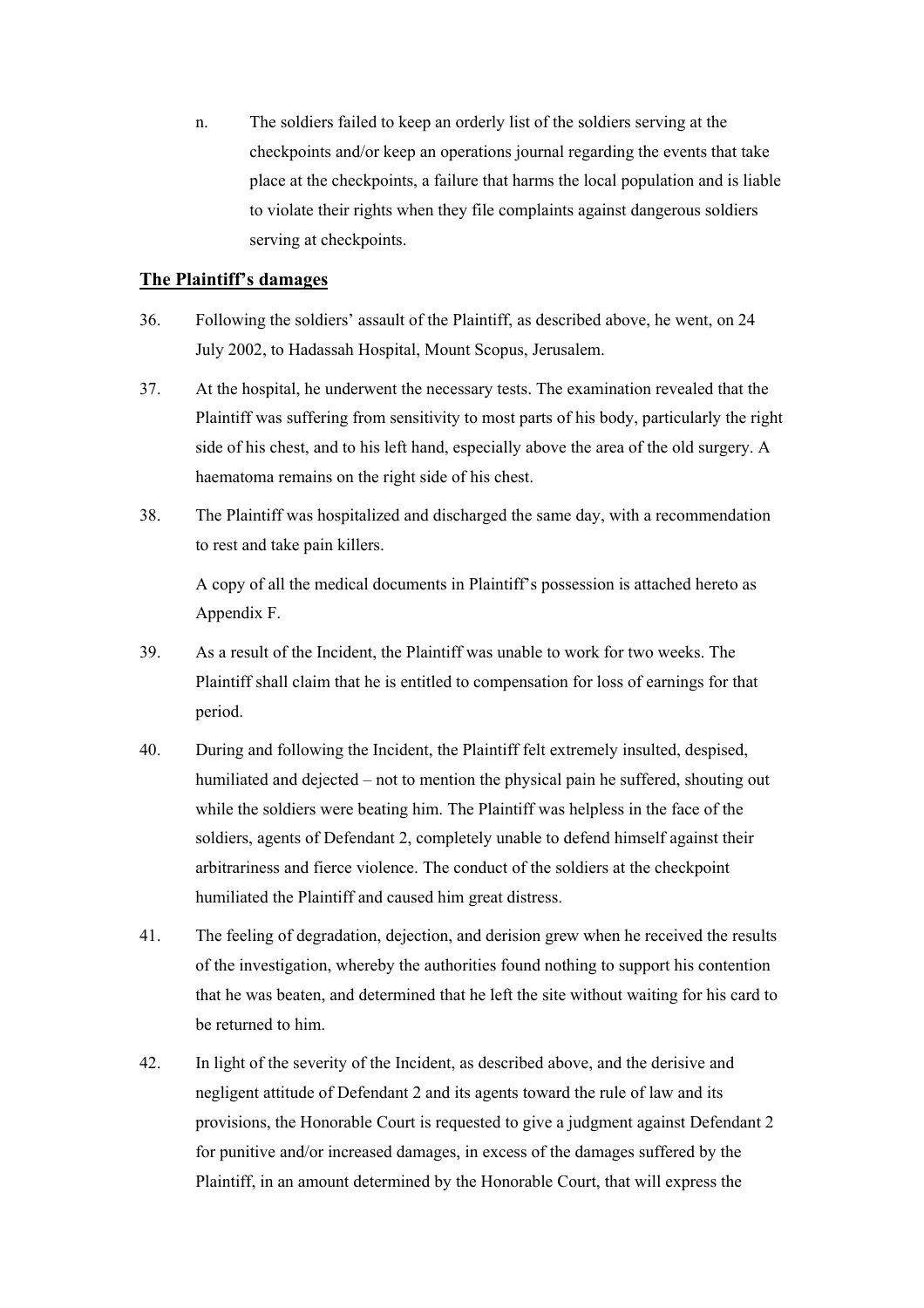revulsion of society, in general, and the Honorable Court, in particular, for the acts committed by Defendant 2 and its agents.

- 43. Alternatively, the Plaintiff shall claim that he is entitled to compensation for the general damages caused to him, including pain and suffering and great mental anguish, as stated, in an amount to be determined by the Honorable Court.
- 44. The Honorable Court is requested to exercise its authority pursuant to Rule 127 of Taqqanot Seder ha-Din ha-Ezrahi [the Civil Rules of Procedure] and exempt the Plaintiff from the obligation to attach medical certification to prove medical injuries, for the reason that the Plaintiff does not claim permanent physical or mental disability as a result of the Incident.

#### **Loss of probative evidence**

- 45. The Plaintiff shall claim, *inter alia*, that, as a result of the failure to keep and/or preserve orderly records of the shifts at the Qalandiya checkpoint, and those of the day of the Incident in particular, it was impossible to determine the identity of all the soldiers who were serving at the checkpoint at the time of the Incident and assaulted him, and to identify those who assaulted him directly; and that this caused him loss of probative evidence.
- 46. The loss of probative evidence caused to the Plaintiff can be assessed: it is equal to the direct damages he suffered, to the degree that the loss of probative evidence prevented him from being compensated for damages resulting from the wrongs committed against him.
- 47. The Plaintiff shall claim, in addition, that the loss of probative evidence that he suffered as a result of the behaviour of Defendant 2 and its agents entitles the Plaintiff to shift the burden of proof from himself to Defendant 2.

# **General**

- 48. All the contentions and arguments set forth in this Complaint are made alternatively or are complementary, depending on the matter and the context. Wherever this action relates to an act or omission, or where an argument relates to the burden of proof or omission, such contention or argument is made against Defendant 2 and also against its employees, representative, and agents, respectively, all according to the context.
- 49. The Honorable Court has the territorial and the subject matter jurisdiction to hear the Complaint in light of the amount claimed and the address of Defendant 2.